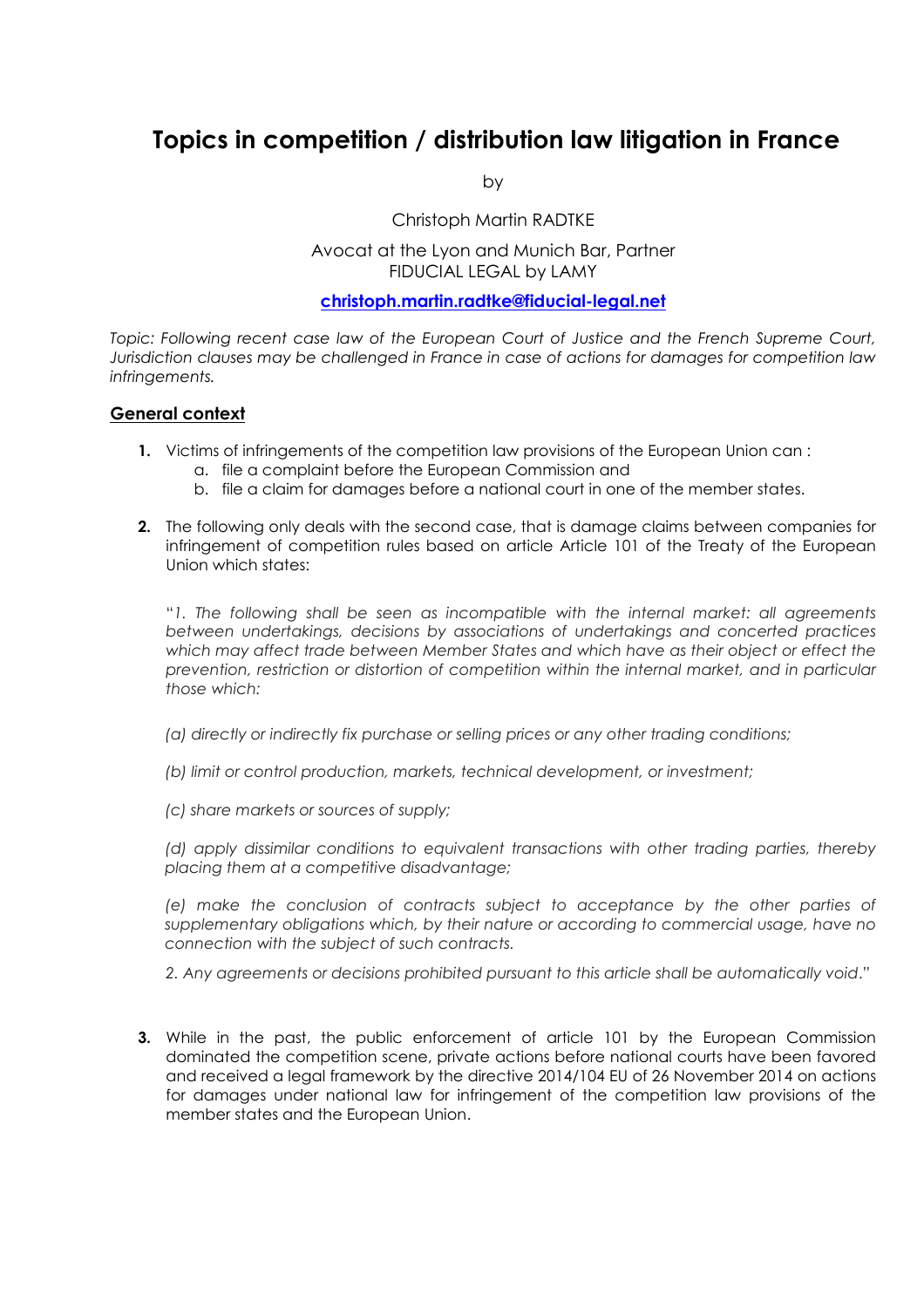**4.** Article 3.1 of the directive states: "*member states shall ensure that any natural or legal person,*  who has suffered harm caused by an infringement of competition law, is able to claim and to *obtain full compensation for that harm*".

#### **Jurisdiction of State Courts**

- 1. The Directive does not deal with the question which national court has jurisdiction for such action and which national law applies.
- 2. According to the case-law of the European court of justice, these questions are governed by the usual instruments of proceedings in civil and commercial matters. At present:
	- The regulation 1215/2012 on jurisdiction and the recognition and enforcement of judgments in civil and commercial matters, (Brussels 1 bis regulation) determines the jurisdiction of the national courts.
	- Rome 1 regulation 593/2008 of June, 17, 2008 determines the law applicable to contractual obligation and,
	- Rome II Regulation 864/2007 of July, 11, 2007 the law applicable to non-contractual obligations.
- 3. The jurisdiction aspect which raises numerous questions and brings often surprising and unforeseeable results.
- 4. This is shown by the 2 following decisions. One by the European Court of Justice, the Cartel Damage Claims Decision of May, 21, 2015 and one by a decision of the French Supreme Court of October, 7, 2015 Ebizcuss against Apple Sales International.
- 5. The question behind that interests legal advisers, and not only competition specialists, is about the efficiency of contractual jurisdiction clauses.
- 6. In the cartel damage claims case, which concerns a very complex litigation initiated by the victims of the hydrogen peroxide cartel, the European Court of Justice had to answer the question whether article 25 of the Brussels 1 bis Regulation, in the case of actions for damages for an infringement of article 101 of the European Treaty, allows to take into account jurisdiction clauses contained in contracts for the supply of goods where this has the effect of excluding the jurisdiction of a court with jurisdiction under article 7.2 and/or article 8 of that same regulation.
- 7. Article 7.2 of the Brussels 1bis regulation gives jurisdiction to the court of the place where the harmful event occurred, or may occur, a rather complex notion in cartel matters, but this is not my topic.
- 8. Article 8 of the Brussels 1bis Regulation gives jurisdiction to the courts of one of the codefendants.
- 9. Both jurisdictions are to be disregarded if the parties have validly agreed on the exclusive jurisdiction of a national court in conformity with article 25 of the Brussels 1bis regulation. Under permanent case law of the European Court, parties can validly derogate from the special jurisdictions under articles 7.2 and 8.
- 10. In the cartel damage claim case, the court now states that :" this conclusions cannot be called into question by the requirement of effective enforcement of the prohibition of cartel agreements.